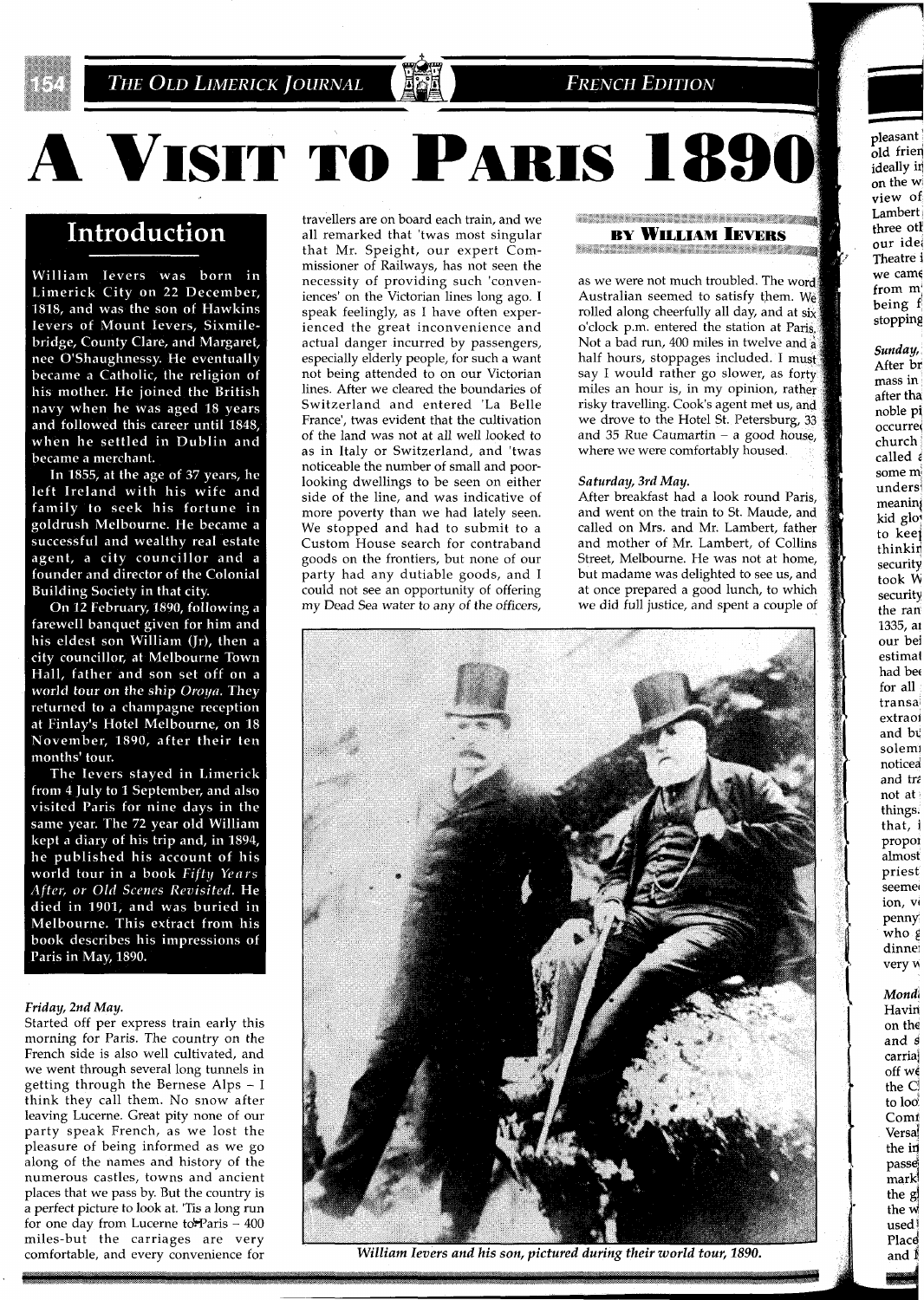pleasant hours talking of old times and old friends. Madame appeared to live ideally in Melbourne still, as the pictures on the walls of the rooms testified, and a view of the old place, with Albert Lambert and Ellen Harrison and two or three others standing about, confirmed our ideas. We went to the Varieties Theatre in the evening, but after an hour we came away. I could not see the play from my position, and the language being foreign there was no use in stopping.

## *Sunday, 4th May.*

After breakfast, Willie and self went to mass in the Church of the Madeline, and after that took a cab to Notre Dame. 'Tis a noble pile indeed. Here a funny incident occurred to us. When we drove to the church and dismounted, the cabman called after us and evidently wanted some money on account. I did not clearly understand him, but, suspecting his meaning, I handed him my new pair of kid gloves, and in pantomime told him to keep them till-we returned. Not thinking (as I supposed) the gloves security enough for our return, he coolly took Willie's silk umbrella as further security, and then retired to his stand on the rank close by. We took his number, 1335, and laughed heartily at the idea of our being suspicious characters in the estimation of the cabman. Possibly he had been 'bilked' before by someone, but for all that Willie did not at all like the transaction. This Paris is an extraordinary place; so large, so busy and bustling, and the disregard of the solemnity of the Sunday was most noticeable - shops open, very few closed, and trade and business carrying-on was not at all in accord with our notions of things. There were large crowds, for all that, in the churches, and as fair a proportion of men there as you would almost see in Melbourne, and one of the priests went round and made what seemed to us to be a very good collection, very pleasing to see. We paid one penny for our chair to a woman in black, who goes round and collects it. After dinner the afternoon turned out to be very wet, so we stopped indoors.

#### *Monday, 5th May.*

Having agreed with Cook and Son to go on their three day's tour through the city and suburbs, a nice four-horse open carriage called for us at ten o'clock, and off we all went on our round of visits. At the Church of the Madeline 'twas awful to look along the outside walls where the Communists had been placed by the Versailles troops and shot to death, and the impact of the bullets where they had passed through their bodies and left their mark on the walls about four feet above the ground. 'Twas dreadful to think that the walls of the Church of God should be used for such a sanguinary purpose. The Place de la Concord, where Louis XVI and Marie Antoinette's heads had fallen,



**FRENCH EDITION** 

Paris street scene, in the shadow of the Panthéon.

*d*  was pointed out to us, also a beautiful were taken in the wars of the Revolution panorama of one of the battles outside by the French troops were hung up the walls during the Siege of 1871. The round the walls of the large hall the walls during the Siege of 1871. The Palace of Trocadero is worth inspection, also the Eiffel Tower, up which we went some hundreds of feet, and had an some hundreds of feet, and had an Union Jack, I asked the guide how they excellent lunch while surveying the city came by that flag, as I said I did not famous Palace of the Invalids, where the decayed warriors of France are comfortably sheltered by a grateful country. We visited the tomb of Napoleon, the Great, and, oh! what a lesson its sight conveyed of the vanity of human greatness. We were requested o remove our hats when we descended to the floor of the mausoleum itself: more<br>veneration than Frenchmen display towards most things. The various flags of not in good humour and I quietly the different nations of Europe which laughing at him. We saw the Palais the different nations of Europe which

adjoining the tomb of Napoleon; and<br>perceiving among them an old English came by that flag, as I said I did not from our seats. We then visited the remember any battle in which the French the state of the state of the state had got one. The guide, strange to say, mentioned the battle of Fontenoy, and I at once reminded him that there was no such flag used by the English at that time, as the Union Jack had only began to be used at the beginning of this century, atter the Union between England and Ireland. He said his view was correct, but I said thev must either have found it or stolen it and so the argument ended. He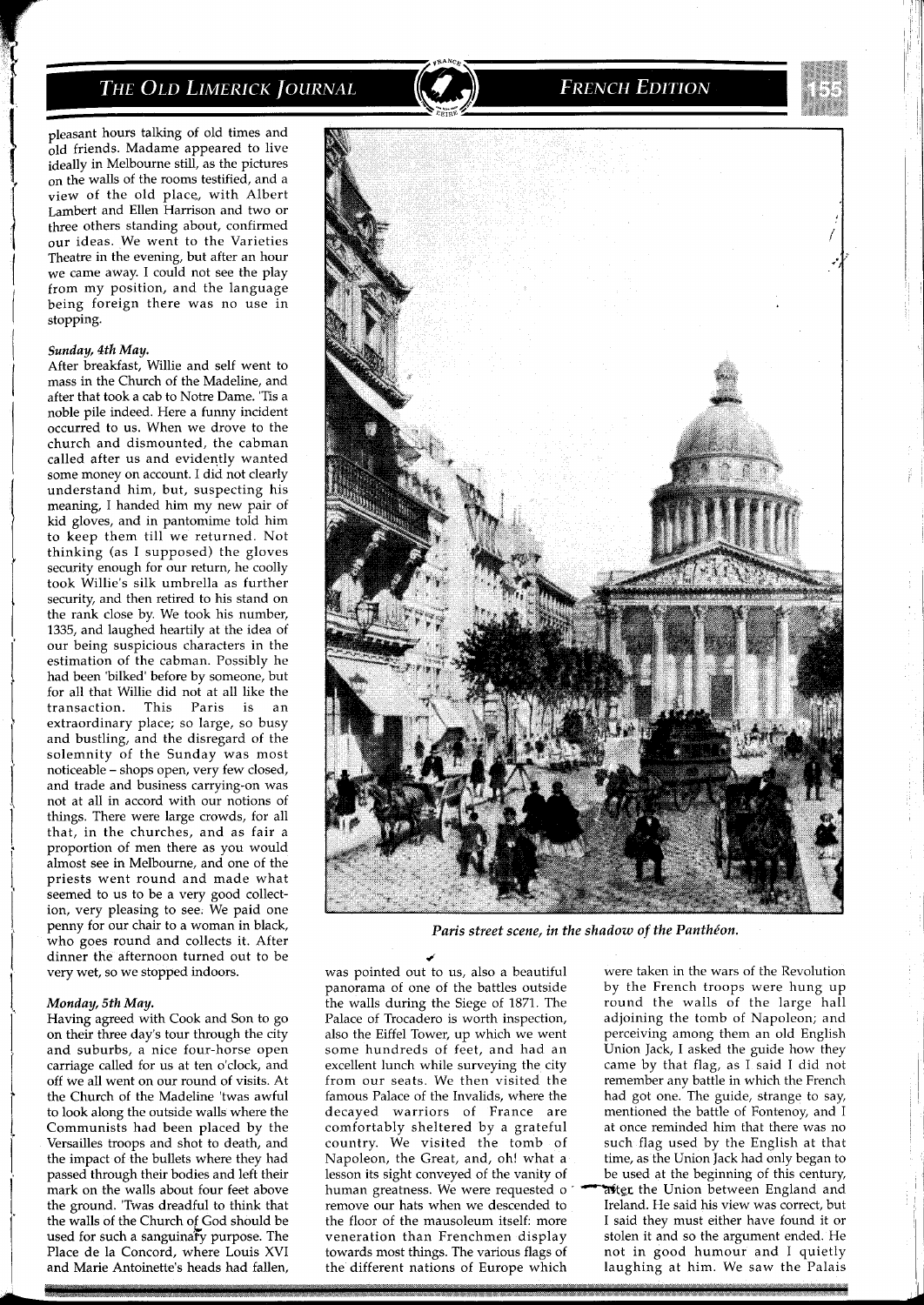

Royal, the Church of St. Eustache, the site of the Bastille, the Prison de la Roquette and the Place of Execution (where two criminals suffered next morning), the famous Cemetery of Père la Chaise -<br>such splendid monuments by the hundred, including that of Heloise and Abelard, where youthful lovers delight to meet and bring away as mementos some of the soil from the hallowed spot. We saw Belville, Park of Buttes, Chaumont, and the lovely grotto and cascades; such noble views of the city from the top of the park, the Rue La Fayette and other places. Our visits this day were most interesting and pleasing.

## *Tuesday, 6th May.*

After breakfast the carriage again called for us, and at Cook's among others, found Mr. and Mrs. Clarke (formerly Mrs. Nagle), of Melbourne, and Mr. Wilson proprietor of Scott's Hotel, who were much pleased to find so many fellow-colonists, and we were all mutually glad to be in each other's company for the day. Went through Park Monceau, Arc de Triomphe, Bois de Boulogne - such a lovely place of hundreds of acres right in the City of Paris. One wonders how the municipality manages to get the funds to cover the enormous outlay they must be put to in order to maintain this and scores of other places for public resort and pleasure. Truly the French authorities see to the comfort, recreation and wants of the Parisians in a way that would astonish our City Fathers - of Melbourne, I mean - and I remarked to my son (who is a City Councillor) that I hoped when he returned home he would endeavour to have a few more seats placed in our public gardens and parks and open places, and other conveniences that he will recollect, and I must say that the French railway authorities pay the greatest attention to travellers of every class. We visited the Racecourse of Longchamps, Citadel of Mount Valerian, Palace of St. Cloude (in ruins), Forest of Ville d'Avray, Grand Trianon, the grounds once the scene of much depravity in the days of Louis XIV and Madame de Maintenon, and the private rooms of Josephine and Napoleon **1.** We saw those costly gilded State carriages belonging to the French kings, one of which cost 400,000 francs - such wasteful extravagance; no wonder the French people grew tired of kings, courtiers and all their following.The Palace and Park of Versailles - what a lesson can be taken by a thoughtful person as you walk through those desolate and tenantless places, with their almost fabulous wealth of gold decorations - pictures worth thousands of pounds, priceless statues, gorgeous furniture and no one to enjoy them but palace servants and a staring and wondering public. What a reflection to stand and look at the very bed, once occupied by Madame de Maintenon, with its wealth of faded adornment and



**FRENCH EDITION** 

 $W$ ent through Arc de Triomphe ... such a lovely place of hundreds of acres *right in the City of Paris'.* 

that of the hapless Marie Antoinette and her secret chambers, now a mere showplace. We saw poor Josephine's bedroom and sittingroom, richly ornamented, also the bed on which Louis XIV died; and the chamber and balcony from which La Fayette introduced the poor Queen to the mob of Paris - which mistake led her to be guillotined. We visited the porcelain manufactory of Severes, where one could spend a whole day; also the fortifications, the Seine Embankment and many other famous places, and returned home at six o'clock p.m. Took a stroll in the evening and saw Paris by gaslight and its teeming population.

## *Wednesday, 7th May.*

The carriages came at the usual hour, and off we drove to the Column of Vendome, made from the cannons taken chiefly from the Austrians and Prussians in the great revolutionary wars of the end of the last and the beginning of the present century. I only wonder when the German Emperor and his generals and officers entered Paris that they did not demolish it, and so erase from public view such a lasting emblem of the crushing defeats that they had sustained at Jena, Wagram, and Austerlitz at the hands of the French, and considering the very cavalier manner, to say the least of it, that 'tis said the first Napoleon treated the Queen of Prussia, and mother of the Emperor William, he must have been a most religious and forgiving man to let the Palace of the Invalids, where the ashes of his great enemy repose, escape being in some way marked out for satisfaction of great injuries sustained at the hands of Napoleon 1. We saw the gruesome Pont Neuf and two poor dead men exhibited

behind a glass screen for recognition. A glance was sufficient for me. We visited the Conciergerie with its sad associations of crime and sorrow, also the famous Palace of the Louvre, with its wealth of pictures, statues, and mementos of the old regime. 'Twould take a whole week to see with any satisfaction this exhibition only. The Church of St. Sulpice is worth visiting, both for its ornaments and monuments. the life statue of the gallant, but ill-fated, Marshal Ney, erected on the very spot where he was shot, is a sad memento to look at, and his execution reflects very little credit on the French King, or our own Duke of Wellington: a word would have saved him, and the majority of the French nation would have applauded the act. Alas, poor Ney! We paid a long visit to the factory where the Gobeliens tapestry (a Government institution) is manufactured, and we were kindly shown the whole process of manufacture. The tapestry is not sold to the public, but made present of to foreign rulers and distinguished people, and the mode of making it is a profound secret, as the artisans and their families reside within the building, and the knowledge is conveyed from father to son, and it takes from twelve to fifteen years to acquire a full knowledge of the art, and from five to ten years to finish a piece of twelve feet square. This seems to us incredible, but a gentleman occupying a responsible position in the factory assured us 'twas an absolute fact. We saw the Pantheon (much like the Roman one) in which the great men of the first Revolution are buried, and many others of the same ilk, who have since died. There is little, if any, signs of Christianity about it, and it **m** 

 $\tilde{\text{of}}$  the which wome tribut Franc and **<sup>I</sup>** amp1 Dame those could horse degra I can! the p in tj gran civi4 conf the **i**  that peop righl all **4**  attej pled ! Thu<br>Visi

> and and droj not Fri Stil

is mu public